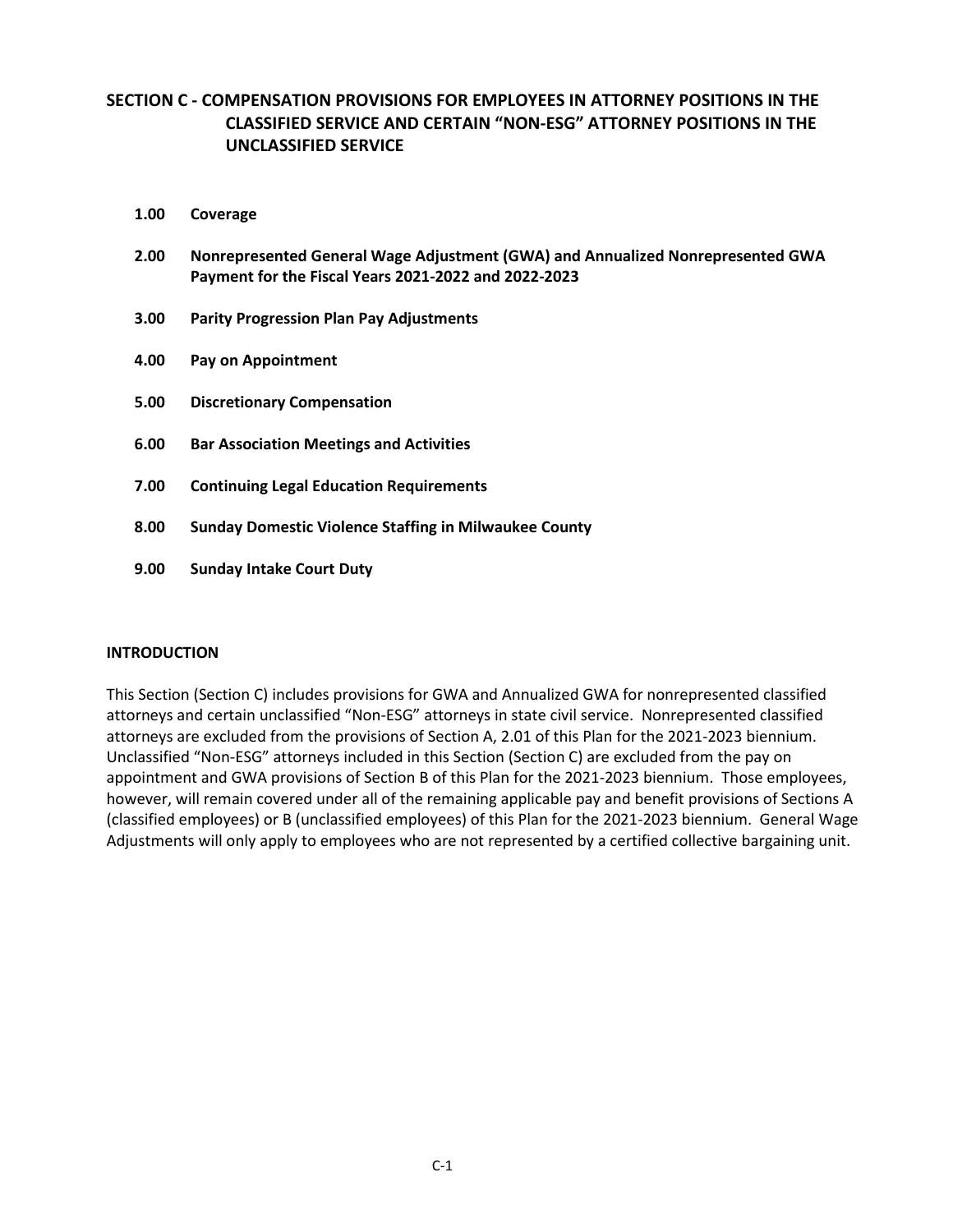# **1.00 Coverage**

The provisions of this Section (Section C) apply to the following employees:

- (1) Professional legal-related classified employees.
	- (a) Permanent and project employees in positions allocated to classifications assigned to pay schedule 71.
	- (b) Permanent and project employees in positions allocated to the classifications in pay schedule 09.
- (2) Unclassified "Non-ESG" attorneys.
	- (a) Employees appointed on other than an LTE basis to Deputy District Attorney, Deputy District Attorney – Supervisor, and Assistant District Attorney positions.
	- (b) Employees appointed on other than an LTE basis to Assistant State Public Defender Attorney, Assistant State Public Defender Attorney-Confidential, Assistant State Public Defender Attorney-Confidential/Supervisor, Assistant State Public Defender Attorney-Management and Assistant State Public Defender Attorney - Supervisor positions.
	- (c) Employee appointed to the attorney position established under s. 569.015(2), Wis. Stats.

# **2.00 Nonrepresented General Wage Adjustment (GWA) and Annualized Nonrepresented GWA Payment for Fiscal Years 2021-2022 and 2022-2023**

#### **GWA:**

- (1) Effective Date. The GWAs will be effective January 2, 2022, in FY 2021-2022, and January 1, 2023, in FY 2022-2023.
- (2) Eligibility. All employees who are in pay status on the effective date are eligible to receive a GWA except the following:
	- (a) Employees represented by a certified collective bargaining unit on the effective date of the GWA.
	- (b) Employees who are covered by s. 230.12(10) to (12), Wis. Stats., except as noted in (4), below.
	- (c) Employees who are covered by 3.00 of this Section (Section C)., except as noted in (4), below.
	- (d) An employee whose job performance was rated unsatisfactory as a result of the most recent formal performance evaluations conducted in the 12-month period ending on the effective date of the applicable GWA.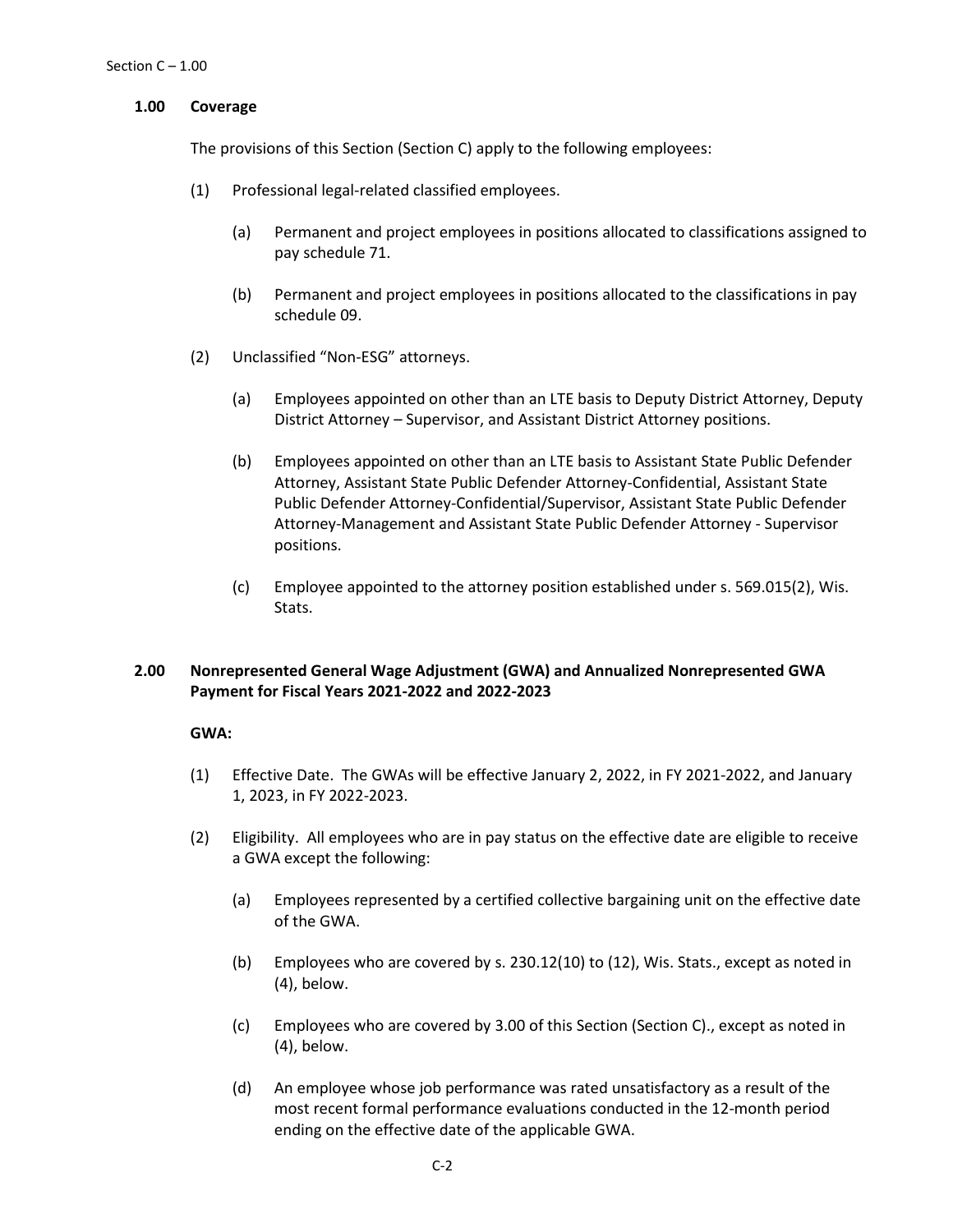(e) Supervisors who have not completed formal performance evaluations on all subordinate employees, for whom performance evaluations are required, within the 12-month period ending on the effective date of the applicable GWA. (For purposes of these provisions, the requirements of Chapter ER 45, Wis. Adm. Code, will apply to both classified and unclassified employees.). If the required performance evaluations are completed by the following March 31, a supervisor shall be granted a Delayed GWA if the supervisor had been denied the GWA solely because of the failure to complete evaluations. The Delayed GWA will be effective April 10, 2022, for FY 2021-2022 and April 9, 2023, for FY 2022-2023, with no retroactive pay or lump sum payment for the delay.

**NOTE**: Extenuating circumstances may exist (e.g., leaves of absence) that would allow a supervisor to receive a GWA even though the required performance evaluations were not completed within the mandated timeframes. Contact DPM, Bureau of Classification and Compensation for further assistance.

- (f) Any employee paid at or above the applicable pay range maximum, or the new pay range maximum if the new pay range maximum takes effect on the same date as GWA distribution. An employee who is not eligible to receive a GWA solely because the employee's base pay is at or above the pay range maximum, if applicable, may qualify for an Annualized GWA Payment.
- (g) Any employee in a position not eligible under (a) above, who later becomes eligible and who was in employment status on the effective date of a GWA, but did not receive or was not considered for the GWA, will be granted:
	- 1. The GWA(s) or Annualized GWA(s) as provided above.
	- 2. An associated lump sum payment for all the hours in pay status from the effective date(s) of the GWA(s) provided above, to the effective date of becoming eligible.
	- 3. Any GWA(s) received above, will be granted prior to setting pay upon appointment if moving to a new position.
- (3) Amount. All eligible employees will receive a GWA of 2.0% on January 2, 2022, and 2.0% on January 1, 2023. These increases are subject to the following restriction:

An employee's new base pay after application of the GWA must not exceed the applicable pay range maximum, or the new pay range maximum if a new pay range maximum takes effect on the same date as GWA distribution. (Refer to Annualized GWA Payment provisions below.)

(4) Progression-eligible attorneys covered by s. 230.12 (10) through (12), or under 3.00 of this Section (Section C). Attorneys with satisfactory performance who have attained eligibility for merit pay progression, and whose pay increase funding is included in the state budget, and who have not yet received before or on the GWA effective date at least a 2.0%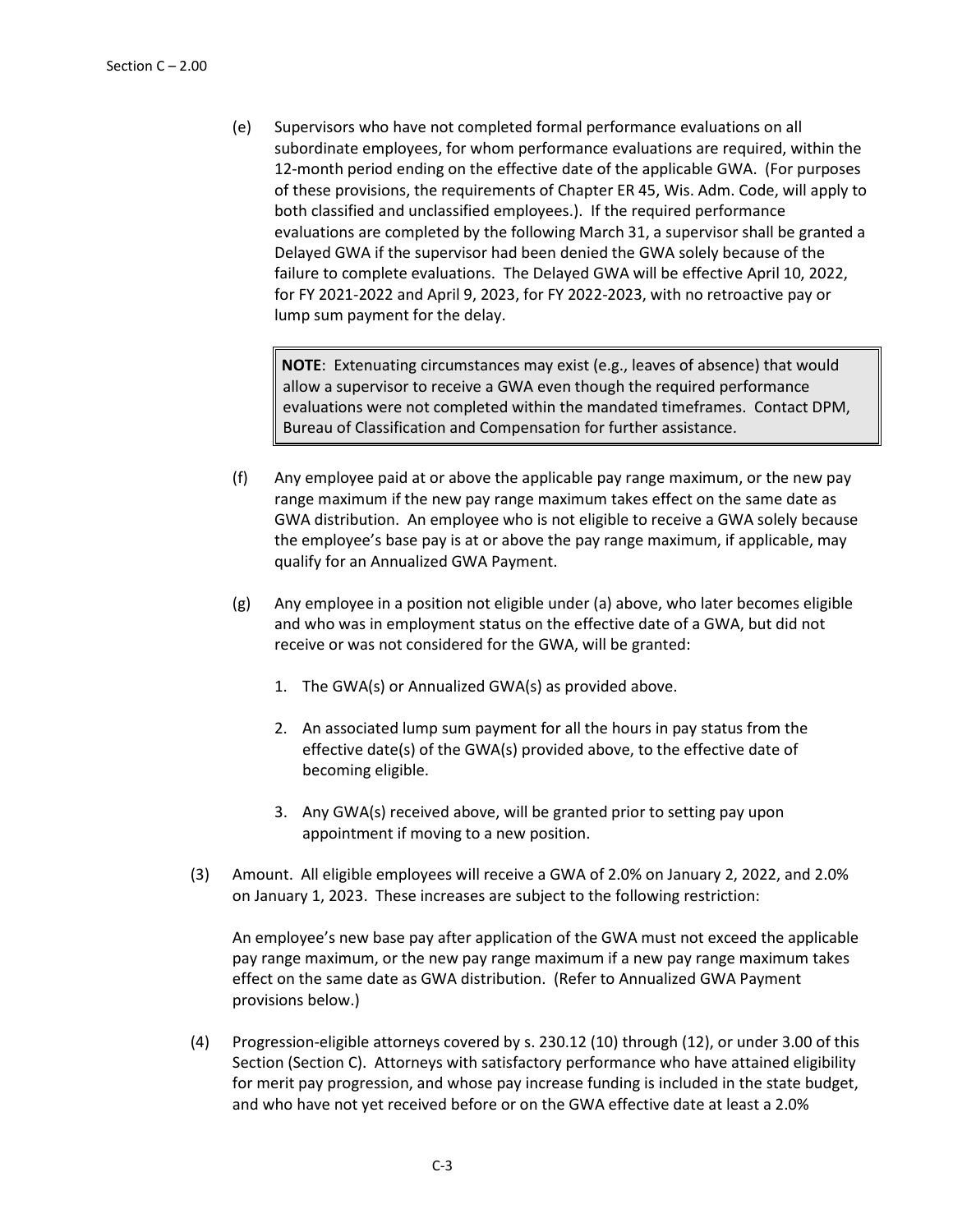progression increase for the applicable fiscal year, shall receive a GWA equal to the difference between 2.0% and the amount already received, if any.

### **Annualized GWA Payment:**

- (1) Granting Date. The Annualized GWA Payment will be granted as soon as administratively feasible after the effective date of any GWA granted above.
- (2) Eligibility. Any employee may qualify for an Annualized GWA Payment if either of the conditions described under (a) or (b), below, apply:
	- (a) The employee was not eligible to receive a GWA solely because his or her base pay was at or above the pay range maximum.
	- (b) The employee did not receive the full GWA because of the pay range maximum limitation.
- (3) Amount. The amount of any Annualized GWA Payment granted to an employee is subject to the restrictions under (a) and (b) below:
	- (a) For employees who qualify for an Annualized GWA Payment because of the condition described in (2)(a) above: The hourly amount used in calculating an employee's Annualized GWA Payment will equal the full GWA amount (i.e., 2.0% on January 2, 2022, and 2.0% on January 1, 2023).
	- (b) For employees who qualify for an Annualized Payment because of the circumstances described under (2)(b) above: The hourly amount used in calculating an employee's Annualized GWA Payment will equal the difference between the full GWA amount (i.e., 2.0% on January 2, 2022, and 2.0% on January 1, 2023) and the partial GWA actually received by the employee.
- (4) Calculating Annualized GWA Payments. Annualized GWA Payments will be calculated by multiplying the hourly amount determined to be appropriate for the employee in accordance with (3) above, by 960 for the January 2, 2022 GWA and 960 for the January 1, 2023 GWA. Annualized GWA Payments provided to permanent part-time or seasonal employees will be prorated on the basis of the budgeted percentage of Full-Time Equivalency (FTE) on the GWA distribution date.
- (5) Annualized GWA Payments for employees on approved unpaid leaves of absence. Any employee who is on an approved unpaid leave of absence as of the effective date of the GWA distribution and who qualifies for an Annualized GWA Payment will receive the payment, subject to the following restrictions:
	- (a) The employee must return from the leave of absence to pay status by June 17, 2023, and the employee's restoration right must be derived from a position covered by the GWA Payment provisions of this Section (Section C), or the employee becomes eligible under ((2)g) of the GWA eligibility above.
	- (b) The employee will not receive a GWA Payment until he or she has returned to pay status.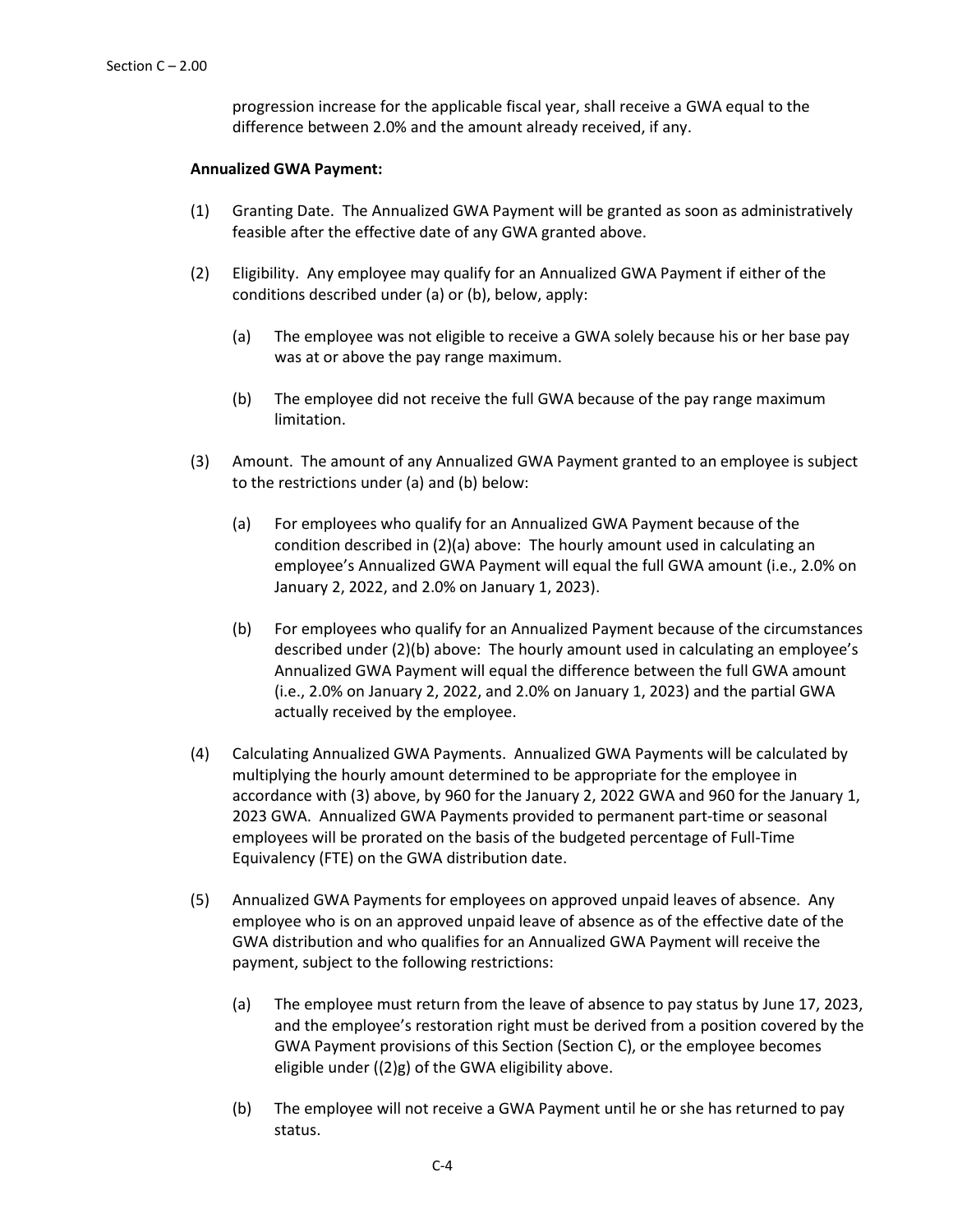(c) The hourly GWA amount used in the calculation of an employee's Annualized GWA payment will equal the amount determined to be appropriate under (3) and (4) above.

### **3.00 Parity Progression Plan Pay Adjustments**

Employees whose positions are allocated to the classifications below will be eligible for a pay adjustment under the same terms and conditions provided for the subordinate or related position in s. 230.12(11), Wis. Stats.

Assistant State Public Defender Attorney Confidential Assistant State Public Defender Attorney Confidential/Supervisor Assistant State Public Defender Attorney Management Assistant State Public Defender Attorney Supervisor

**NOTE:** Any employee who is dissatisfied with the evaluation methodology and results used by an agency to determine a progression adjustment, or the amount of such an adjustment received under this provision or under s. 230.12(10) to (12), Wis. Stats., may grieve the decision to the appointing authority under the agency's grievance procedure. The decision of the appointing authority is final and may not be appealed to the Commission under s. [230.44](https://docs.legis.wisconsin.gov/document/statutes/230.44) or [230.45 \(1\) \(c\).](https://docs.legis.wisconsin.gov/document/statutes/230.45(1)(c))

#### **4.00 Pay on Appointment**

Pay on Appointment, except for Assistant District Attorney positions, shall be determined in accordance with Section I, 4.04 of this Plan.

Assistant District Attorney positions will be appointed at the minimum of the pay range, except:

- (1) A current permanent state employee not in an elected position may be hired at a rate not to exceed the employee's current base pay.
- (2) A permanent classified or permanent unclassified attorney not in an elected position who separates from the position and returns within 5 years may receive a base pay rate calculated as if the employee were reinstated to a position in classified service under s. ER 29.03(6), Wis. Adm. Code.
- (3) A District Attorney who separates from that position and within 5 years is appointed to an Assistant District Attorney position will receive a base pay rate calculated in accordance with s. 230.12(10)(d), Wis. Stats.
- (4) A Judge or Justice who separates from that position and within 5 years is appointed to an Assistant District Attorney position will receive a base pay rate calculated in accordance the language provided for District Attorneys in s. 230.12(10)(d), Wis. Stats.
- (5) When appointed using Hiring Above the Minimum in accordance with Section E of this Plan.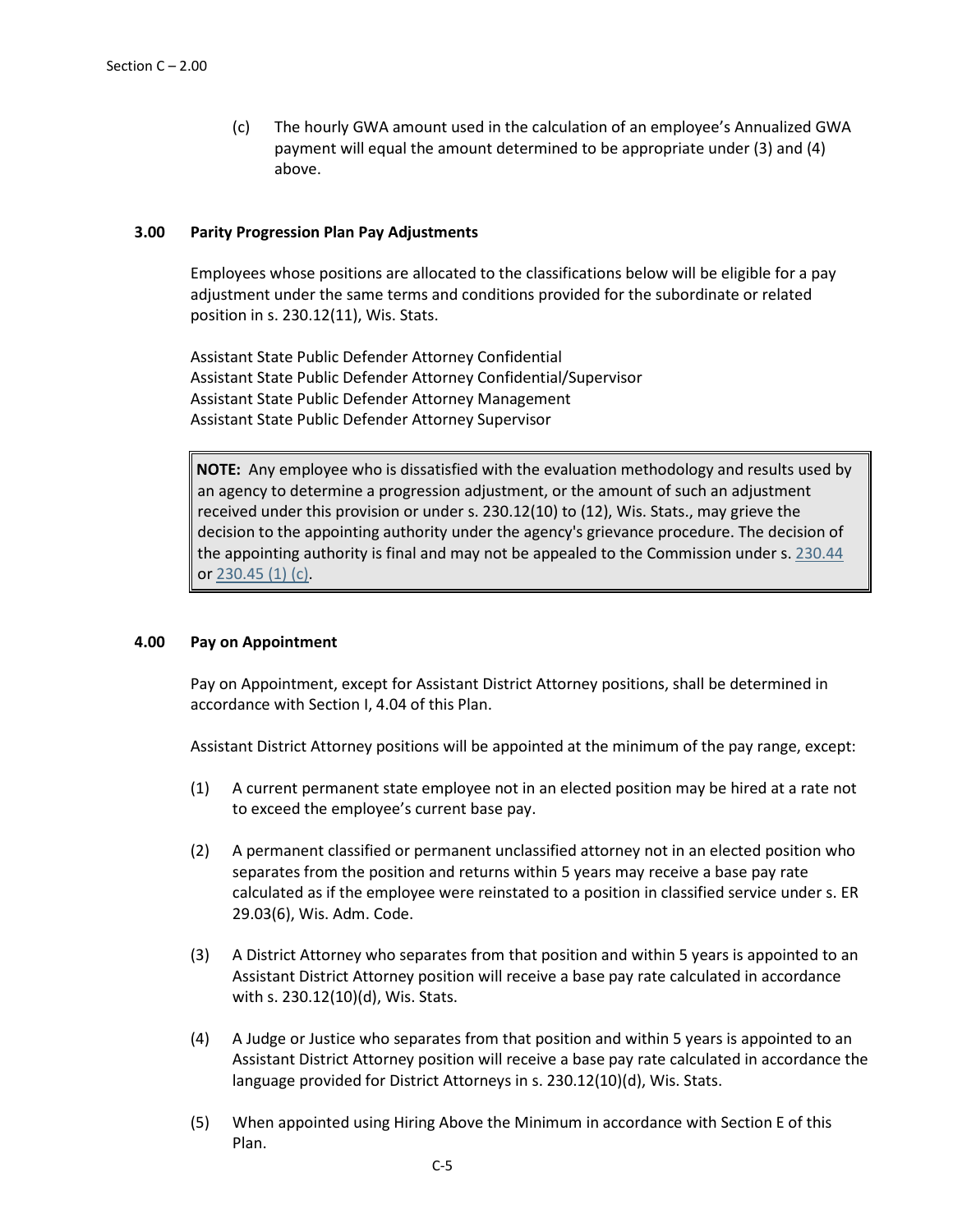- (6) (1) through (5) above are subject to the pay range maximum.
- (7) For (1), (2) and (5), the appointing authority has the discretion to determine which provision to use if more than one could occur.
- (8) An Assistant District Attorney granted a leave of absence to act as a Special Prosecutor or as a Governor appointee to a District Attorney position upon return will be paid as if restoring to classified service under s. ER 29.03(7), Wis. Admin. Code. If a progression increase under s. 230.12(10), Wis. Stats, occurs while on such a leave, a progression increase may also be provided in calculating the new base pay rate.

**NOTE:** Pay range 71-01 will be used for pay transactions involving unclassified attorney positions covered by this Section (Section C) except Schedule 20 will be used for Assistant District Attorney positions and Schedule 21 will be used for Assistant State Public Defender Attorney positions.

# **5.00 Discretionary Compensation**

Discretionary Equity or Retention Adjustments (DERA) and Discretionary Merit Compensation (DMC) may be granted to certain employees covered by this Section (Section C) in accordance with Sections I and J of this Plan, respectively.

#### **6.00 Bar Association Meetings and Activities**

Employees may be granted up to five (5) days off during the calendar year without loss of pay to attend the State Bar of Wisconsin meetings or to participate in other local, State of Wisconsin, court, or national bar association activities.

#### **7.00 Continuing Legal Education Requirements**

The Employer may pay for or provide the continuing legal education credits necessary to maintain a law license in the state of Wisconsin. The Employer may grant leave with pay each calendar year to employees for the sole purpose of meeting those continuing legal education requirements. At the discretion of the Employer, such attendance may include reimbursement of travel, lodging, and related expenses.

#### **8.00 Sunday Domestic Violence Staffing in Milwaukee County**

Assistant District Attorneys specifically assigned by the Milwaukee County District Attorney to staff the office on Sundays in order to prepare, review and process weekend and backlogged domestic violence complaints may be paid at straight time for hours assigned and worked, up to a total of ten (10) hours for the day for the assigned assistant district attorneys.